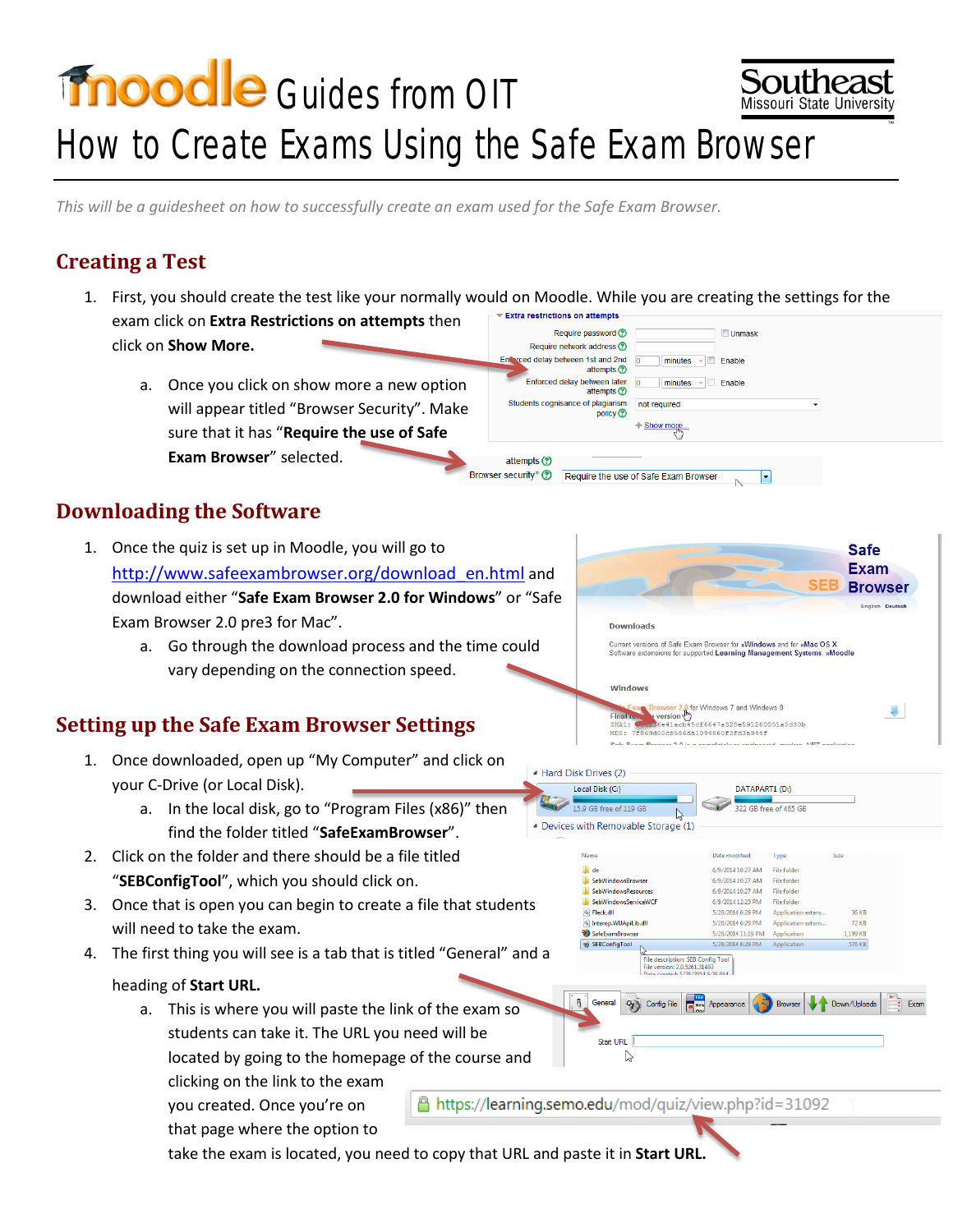**None** Use either a cryptographic identity or a password or both

Choose identity to be used for encrypting SEB settings file...

- 5. Where it says **Administrator Password** you should create a password and enter it again in **Confirm Administrator Password.** This is *VERY IMPOTANT* when creating this file.
	- $\overline{ }$ a. This password gives only the creator of the password the option to change the settings in the file, instead of anyone who has access to the SEBConfig Tool. So be sure to set this password.

Administrator password

General

Confirm administrator password

- 6. The next tab to go to is the **Appearance** tab. Once on that tab you will change the setting of "Use browser window" to "User full screen mode".
	- a. This allows for the exam to take over the full size of the screen allowing for task bars to be hidden from students on their computers.
- 7. The next tab to go to is the **Network** tab. Here is where you can add websites that can be blocked or allowed on if the student happens to get around the fullscreen option of the safe exam browser.
	- a. The first recommendation to add is any site related to google searching.
- 8. To add a URL to block click on "Insert before selected" and that will create a new Rule in the grey box above.
	- a. Under where it says Rule there should be something with an asterisk (\*) there. If you click on that area with the asterisk you will find that it's editable.
		- i. Here you can write "\*.google.\*" and that will block any google websites from being used.
		- ii. If you use the bottom scroll bar to the right you can see a drop down menu under an option called "Action" and the initial setting is block. You can add whatever other websites you wish to block by repeating this step until you're satisfied.
- 9. Now the settings for the exam are done and you will go to the **Config File** tab. Here is where you save the file that you are going to give your students to take the file.
	- a. When looking at this tab the first thing that appears is "Use SEB settings file for…" and the option selected is "starting an exam". This setting does not need to change.
- 8 ペ Use SEB settings file for... Starting an exam configuring a client Allow to open preferences window on client (Mac)

10. Under this option a box is checked labeled "Allow to open preferences window on client (Mac)", you should uncheck this because it is not needed for the student to take the exam.

11. The next option is "Choose identity to be used for encrypting SEB settings file…". The default option is None and this can stay the

same as well.

Expression Action **Rule** block



|                                               |                        | Use browser window<br><b>O</b> Use full screen mode<br>Activate URL filtering<br>Filter also embedded content |                       |            |   |  |
|-----------------------------------------------|------------------------|---------------------------------------------------------------------------------------------------------------|-----------------------|------------|---|--|
|                                               | Show                   | Active                                                                                                        | Regex                 | Expression |   |  |
|                                               | Collapse               | $\overline{\mathbf{z}}$                                                                                       |                       | Rule       |   |  |
|                                               |                        | $\overline{v}$                                                                                                | П                     | ÷.         |   |  |
|                                               | ٠                      |                                                                                                               | Ш                     |            | k |  |
|                                               | Insert before selected |                                                                                                               | Paste before selected |            |   |  |
|                                               |                        |                                                                                                               |                       |            |   |  |
| Paste after selected<br>Insert after selected |                        |                                                                                                               |                       |            |   |  |

Confia Fik

Appearance